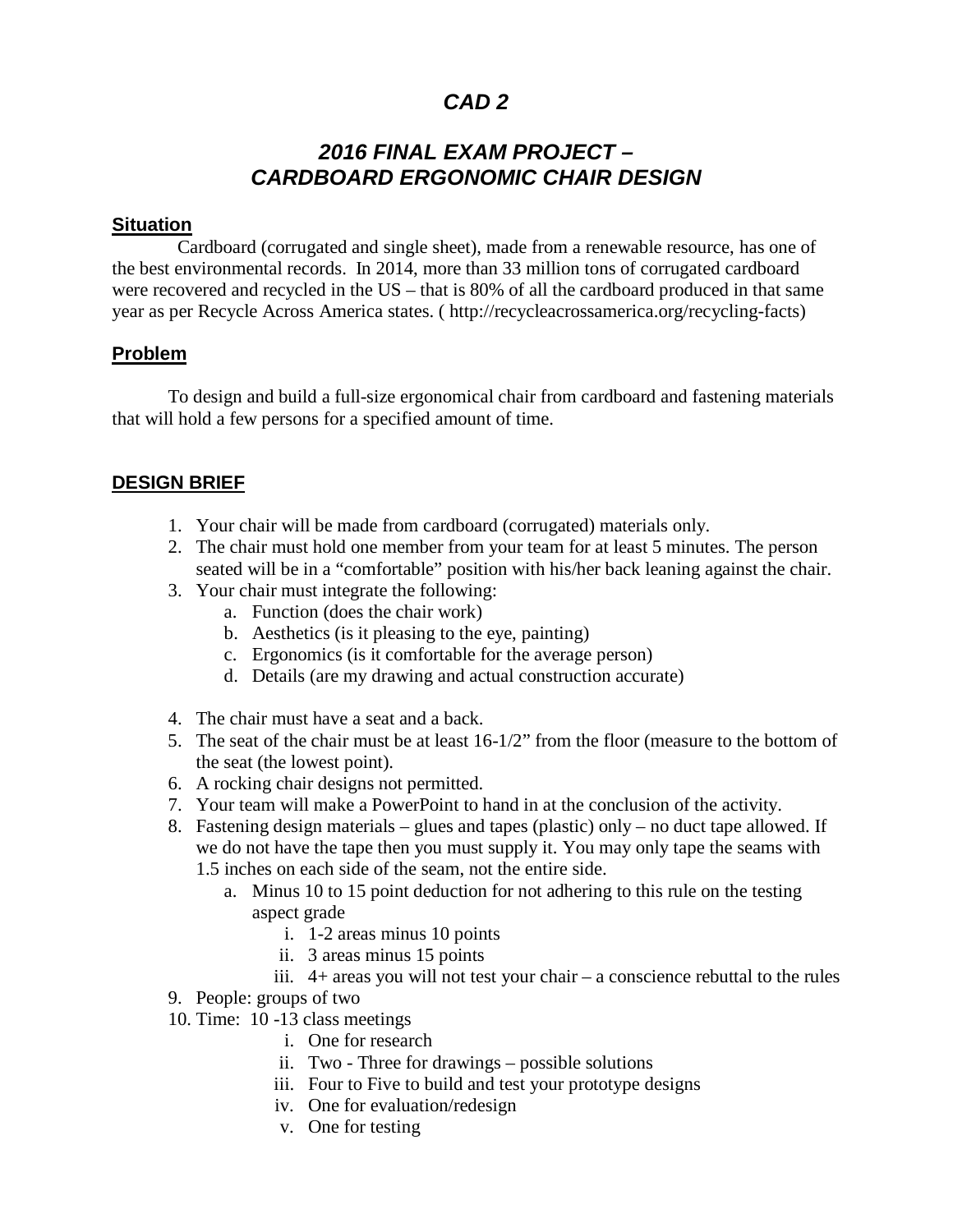## **The Design Loop:**

#### Research:

As a team you will research 10 chair designs each and record these finding in your PowerPoint. Copy and past the picture and provide a caption, heading or description of the picture. Five pictures per page please.

#### Brainstorming/Possible Solutions:

Each team will produce two (2) orthographic projections CAD drawings of your possible solutions to this problem.

#### Best Solution:

a. From your 2 possible solutions you will choose a best solution. b. You will produce a final solution working drawings – an orthographic, a perspective drawing (isometric, oblique or one point perspective) and a 3 dimensional rendered drawing, and a sectional drawing (full, half, offset.) c. *Changes to Final Design:* can be made but must be made to the CAD drawing, reviewed and approved by Mr. Mugno with the original drawing before making changes to the chair – just like in the manufacturing world.

#### Prototype

You will build a full scale model from your drawings made completely out of corrugated cardboard and the specified fastening material of your choice

Test/Analyze/Evaluate/Redesign/Modify

Test your chair to see if it does work and what needs to be modified or redesigned.

#### **GRADING:**

### **3 possible solution CAD designs – 12%**

#### **Project – (100 pts) – 60%**

- a. Form aesthetics paint the chair  $-25$  pts  $-10\%$
- b. Ergonomically comfortable  $-25$  pts  $-20\%$
- c. \*Structural integrity 50 pts  $30\%$ 
	- I. 10% large mass test (faculty humans)
	- II.  $10\%$  student test (requirement) 5 minutes
	- III.  $10\%$  test to the max (weight room) chair is no longer usable
- Your weight divided by the weight of your chair equals a strength design factor. High numbers are best! We will have teachers of large mass test them as well for their integrity too! They weight must be held for three (3) minutes multiple times – two/three separate tests.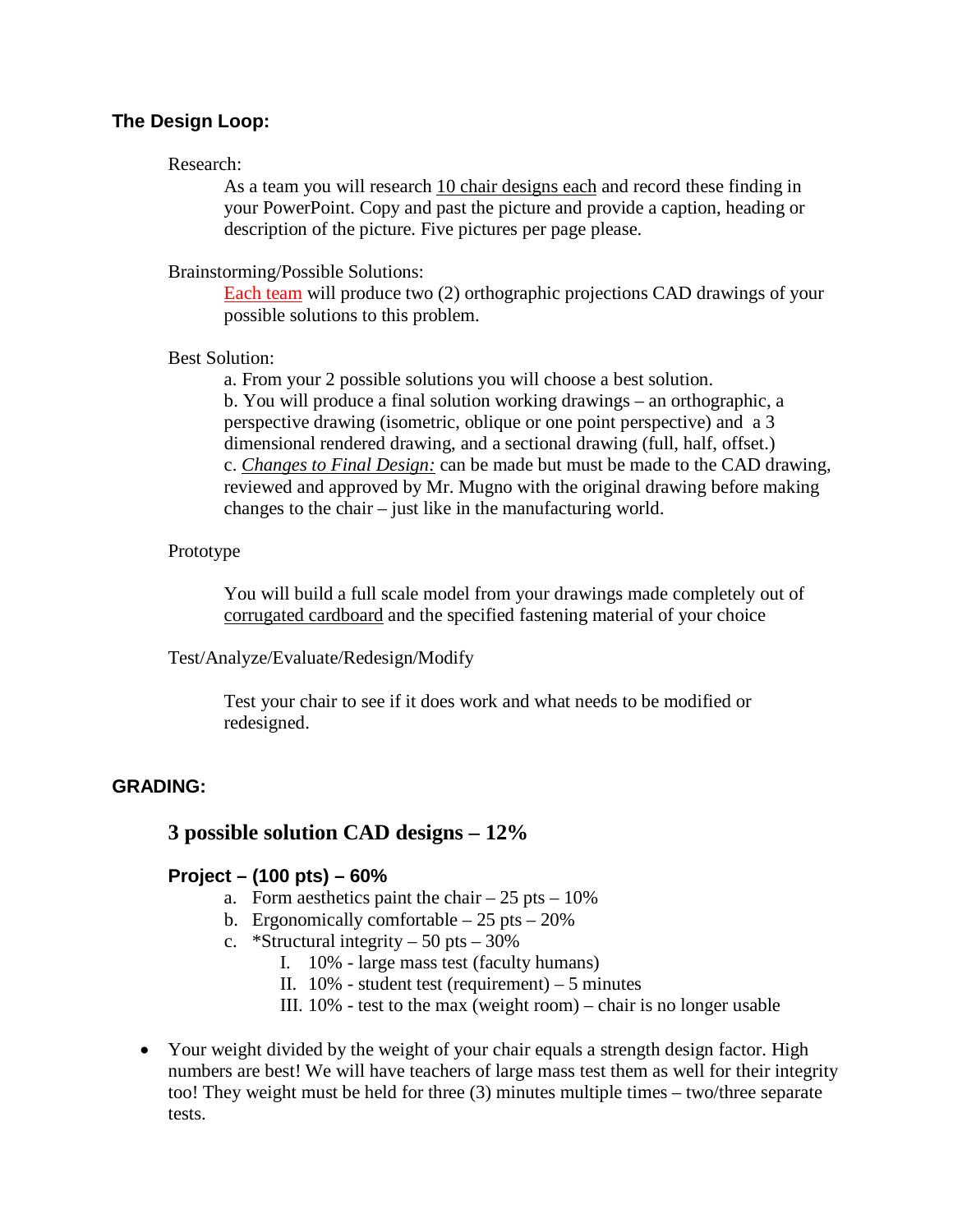- After the teachers test we will test the chairs in the weight room/wellness for their integrity taking the chairs to the maximum possible weight it can hold before it is no longer useable (leg breaks, seat dips below the 16-1/2" height, back falls off, etc.) We will test multiple chairs at the same time and put the weights on in increments of 25 to 45 lbs. weights.
- Final team rankings will be based on the total score from the competition components. A maximum of 100 points are available. In the case of a tie the team with the lighter chair will be declared the winner.
- Extra Points are available for the following:
	- $\circ$  Chair that will swivel/rotate 3pts
	- $\circ$  Arms/rests for the chair 2 pts
	- $\circ$  Cup holder 1 pt per holder max two holders

#### Documentation

- I. Title page
	- i. Includes your names
	- ii. Course
	- iii. Instructor
	- iv. Name of company and product

II. Slides of 10 of your team's researched designs 5 each? (Remember you must research at least 10!)

- v. 4-6 pictures per page
- IV. Discuss where you came up with the possible solutions there are two (2) so each one.
- V. Timeline of pictures showing your progress every day of the construction phase (Day 1, Day 2 etc)
- VI. Slides of final solution pictures/photos showing 4 views: front, top, side and bottom. Explain why you chose this as your final solution design?
- VII. Discuss any problems you may have encountered.
- VIII. How did it do when tested? Explain/analysis in a paragraph. Discuss the structural integrity.

#### **Documentation Report – 40%**

To be organized in the following order when handing in:

- A. Word Document (60%)
- B. Cad possible solution drawings (10%) corrected